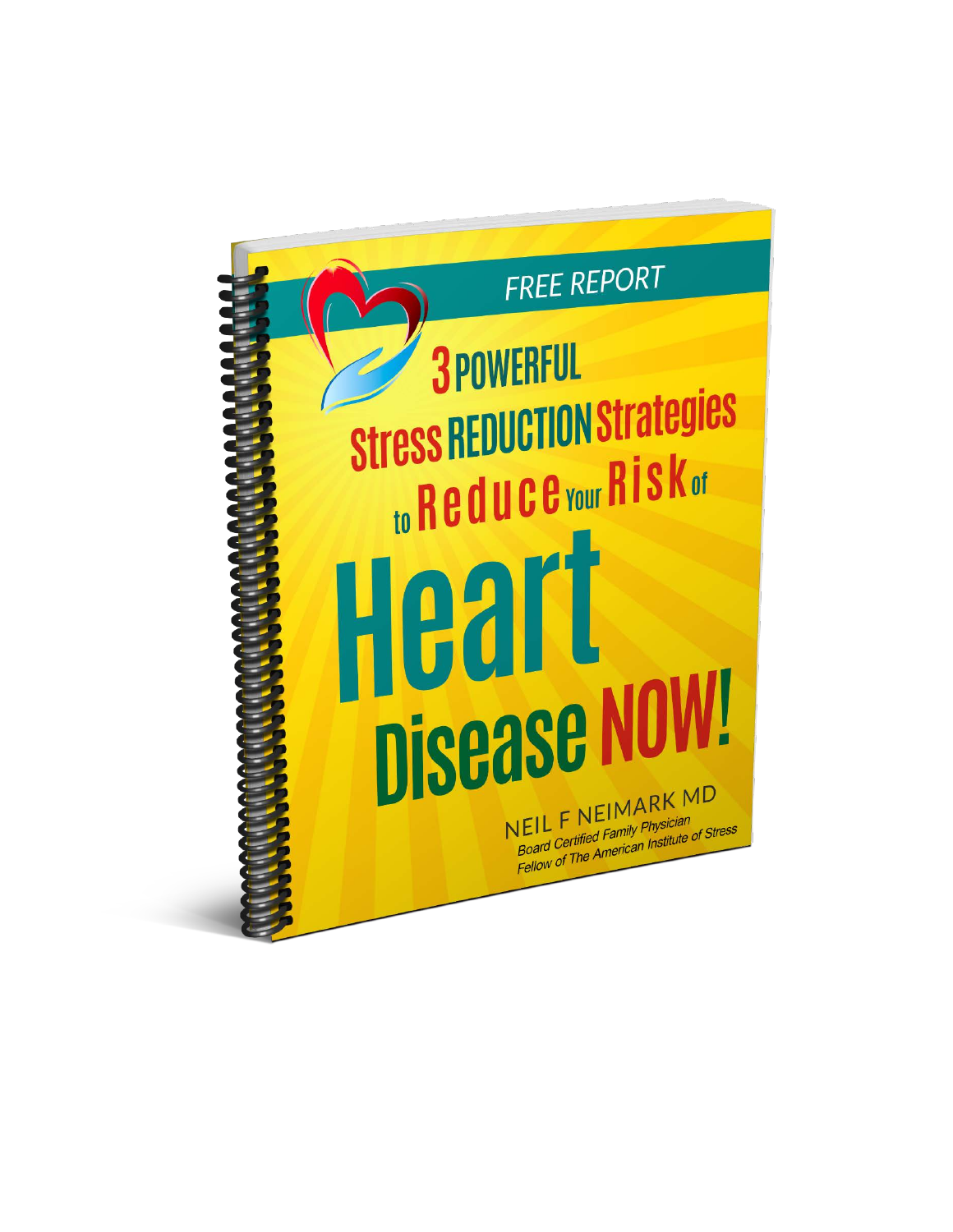

Dear Friend,

Hi! I'm Dr. Neil Neimark, M.D. Board Certified Family Physician and Fellow of the American Institute of Stress … and if you're here reading this report … I'm fairly certain you already know how dramatically stress can negatively impact the quality of your life and your overall heart health … and I'm sure you are more than ready to get your stress level back under control!

Though there is great controversy surrounding the proper diet and the best medications to help reduce the risk of heart disease, one thing is exceedingly

clear … nothing is controversial about the importance of managing stress in reducing your risk of heart disease. In fact, nearly every expert agrees that stress is one of the key modifiable risk factors for cardiovascular disease … that when properly managed … can dramatically reduce your risk for heart disease.

Stress works in many ways to increase your risk of heart disease. First and foremost, stress triggers the release of adrenaline, which causes the blood pressure to rise and the heart to beat rapidly and vigorously … putting an increased strain on the heart muscle. And, when the stress is chronic … overtime, that puts a tremendous strain on the heart.

Secondly, stress is known to directly cause inflammation in the body … most importantly by increasing the production of inflammatory cytokines. Exactly how this happens is complicated, but the important thing to realize is that your thoughts and feelings are chemical … and essentially angry or inflammatory thoughts can cause inflammatory chemicals to be produced in the body. This is important, because nearly every clinician and researcher now understands the vital role that inflammation plays in initiating the plaque building process. When inflammation damages the delicate inner lining (endothelium) of the artery, it leads to the formation of plaque, which overtime, can obstruct the flow of blood to vital heart tissue. Even more importantly, inflammation can also cause existing plaque to become more unstable … meaning that existing plaque can essentially "leak" into the lumen of the coronary artery and rapidly create a new clot that can abruptly block the flow of blood to critical heart muscle, thereby causing an acute heart attack (myocardial infarction).

Lastly, new theories are showing that chronic stress alters the balance of the autonomic nervous system in a way that the stimulating effects of the fight-or-flight response (driven by the sympathetic nervous system) begin to overpower the calming and relaxing "rest-and-digest response (driven by the parasympathetic nervous system). When this happens, a condition called "sympathetic dominance" occurs, creating metabolic changes in the heart muscle itself where lactic acid begins to build up in the heart muscle cells, leading to heart muscle damage, even in the face of good blood flow from the coronary arteries. If you think of the sympathetic nervous system as the accelerator in a car and the parasympathetic nervous system as the brakes, then this is analogous to driving a racecar at high speeds around dangerous curves with malfunctioning brakes! Not a good situation.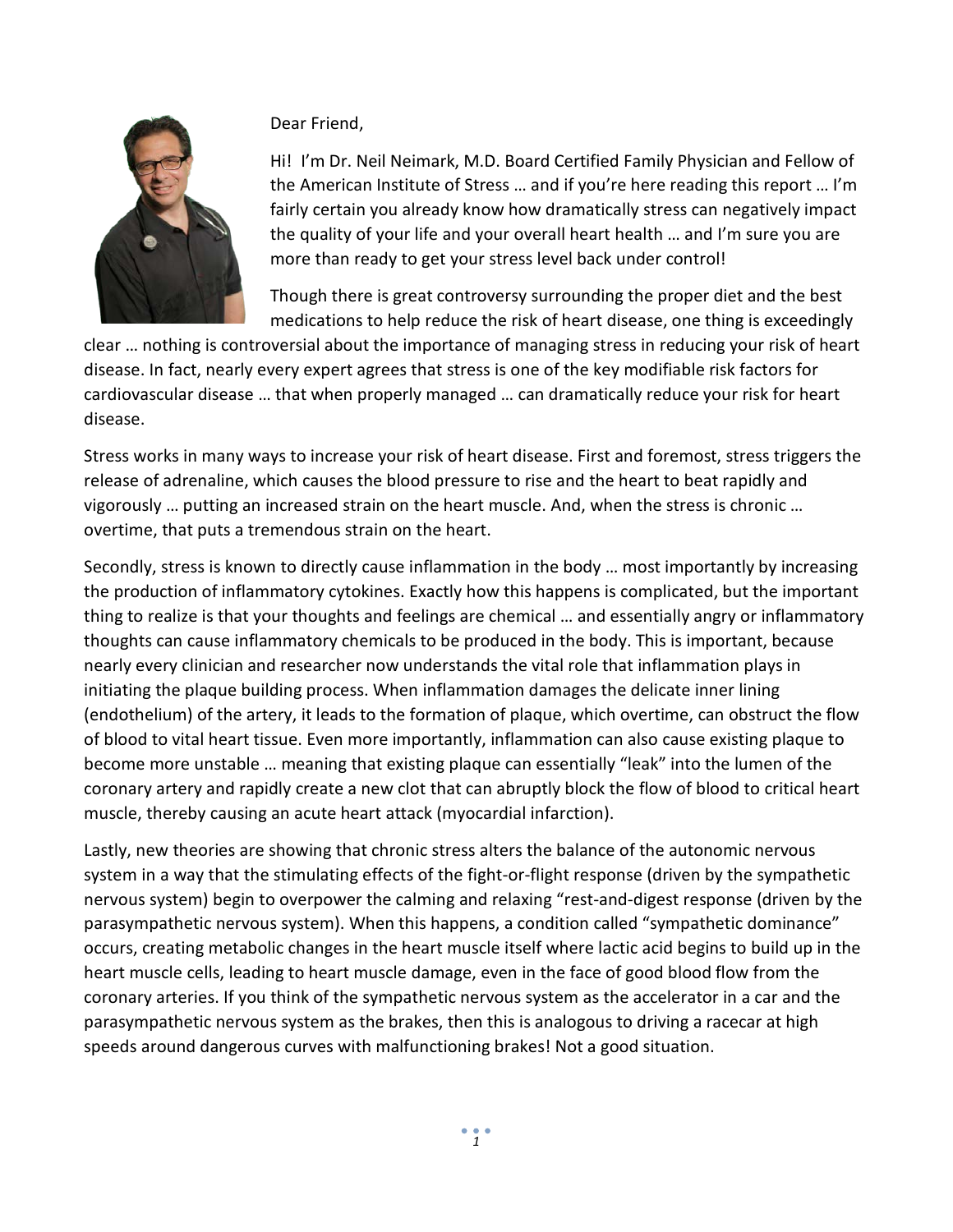For all these reasons, I feel very passionate about helping you to better manage the stress in your life … so that you can personally and effectively reduce your risk of developing heart disease … or worsening any existing heart disease you may already have.

If this is the first time you've heard of me, I understand why you may be asking yourself, "Why should I listen to this guy?" It's true … you don't really know me … but it's my hope that this report will … in part … help change that situation, so that you can begin to see my expertise in the field of mind/body medicine and stress management. With that in mind, let me just tell you briefly about my qualifications to write this special report for you.

In addition to being a Board Certified Family Practitioner, a cum laude graduate of The Ohio State University College of Medicine, a Fellow of The American Institute of Stress and a practicing physician with a vibrant practice for nearly thirty years, I am also the author of books (my latest is called ["The](http://www.amazon.com/Science-Positive-Thinking-Restore-Happiness-ebook/dp/B00S7R0S50/ref=sr_1_2?s=books&ie=UTF8&qid=1427785358&sr=1-2)  [Science of Positive Thinking" –](http://www.amazon.com/Science-Positive-Thinking-Restore-Happiness-ebook/dp/B00S7R0S50/ref=sr_1_2?s=books&ie=UTF8&qid=1427785358&sr=1-2) check it out on Amazon), seminars and audio programs where I have helped thousands of patients in their quest for greater physical health, emotional well-being and spiritual peace of mind.

Over the last 20 years, I have studied and learned from some of the greatest minds in the field of mind/body medicine and spirituality, utilizing these concepts to help bridge the gap between traditional and alternative medicine.

Bringing together the ideas of science and spirituality, I have been able to help people understand and use their physical symptoms and illness as a tool for greater mental, emotional and spiritual growth, leading patients to powerful levels of stress reduction … and a deeper level of health, happiness and fulfillment.

You can learn more about me and my writings by visiting me at [www.NeilMD.com](http://www.neilmd.com/) but for now, I feel truly privileged to be here with you today to share … three really important … and little known … principles of stress mastery that can truly help you manage your stress more effectively … and begin to reclaim your heart health, happiness and peace of mind … even if you are currently struggling with extraordinary levels of stress.

I hope you enjoy this special report and I welcome and look forward to any comments or questions you may have.

Sincerely,

Noil F. Nermarh m.a.

Neil F. Neimark, M.D. *Board Certified Family Physician Fellow of The American Institute of Stress*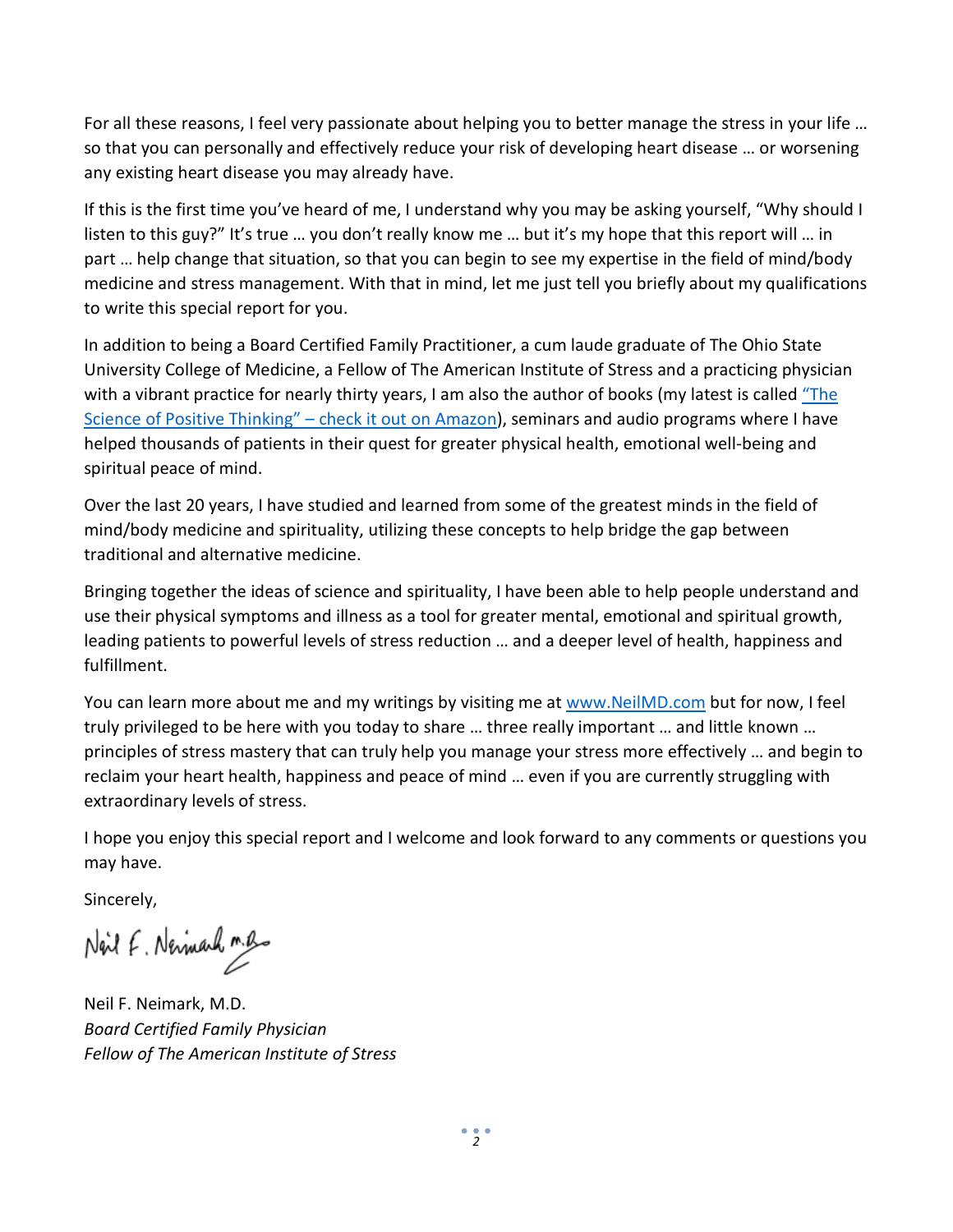# *Strategy #1*



The **first principle of stress mastery** that can help you manage your stress more effectively is this … always remember that:

#### **"Stress is not your enemy, it is your teacher."**

Why do I say that? Because the human stress response … our inborn fight or flight response … is only triggered when some part of you perceives a threat to your well-being.

And whether that threat is physical, psychological, emotional or spiritual … when you learn how to see

stress as a teacher, then you can find out what that threat is and do something about it. But we don't do that in life do we?

We just moan about things and complain about them and get frustrated … instead of taking the time to think *"What do I need to learn from this situation that can help me prevent the kind of automatic negative reaction that always just escalates the difficulties in my life and gets me in trouble?"*

That's why **it takes wisdom to manage stress in our lives** … we can't just rely on some simple breathing exercise or meditative technique. By definition, **wisdom is the ability to judge or discern what is right, true and lasting in life.** 

In other words, without wisdom it becomes nearly impossible to clearly understand what is helpful and what is harmful to us … yet alone to muster up the courage and strength needed to take the necessary steps to actually change our behavior and do what is helpful and avoid that which is harmful.

So in order to let the stress response truly protect you and instruct you in how to live a better life, **you must have the wisdom to be willing to learn how to make stress your teacher not your enemy!** 



And so, the next time you feel stressed out or frustrated … instead of letting the stress get to you and instead of reacting with anger or hurt or disappointment … that only puts a strain on your heart … take a moment and ask yourself, *"What can I learn from this situation so that I don't keep experiencing the same stress over and over again?"*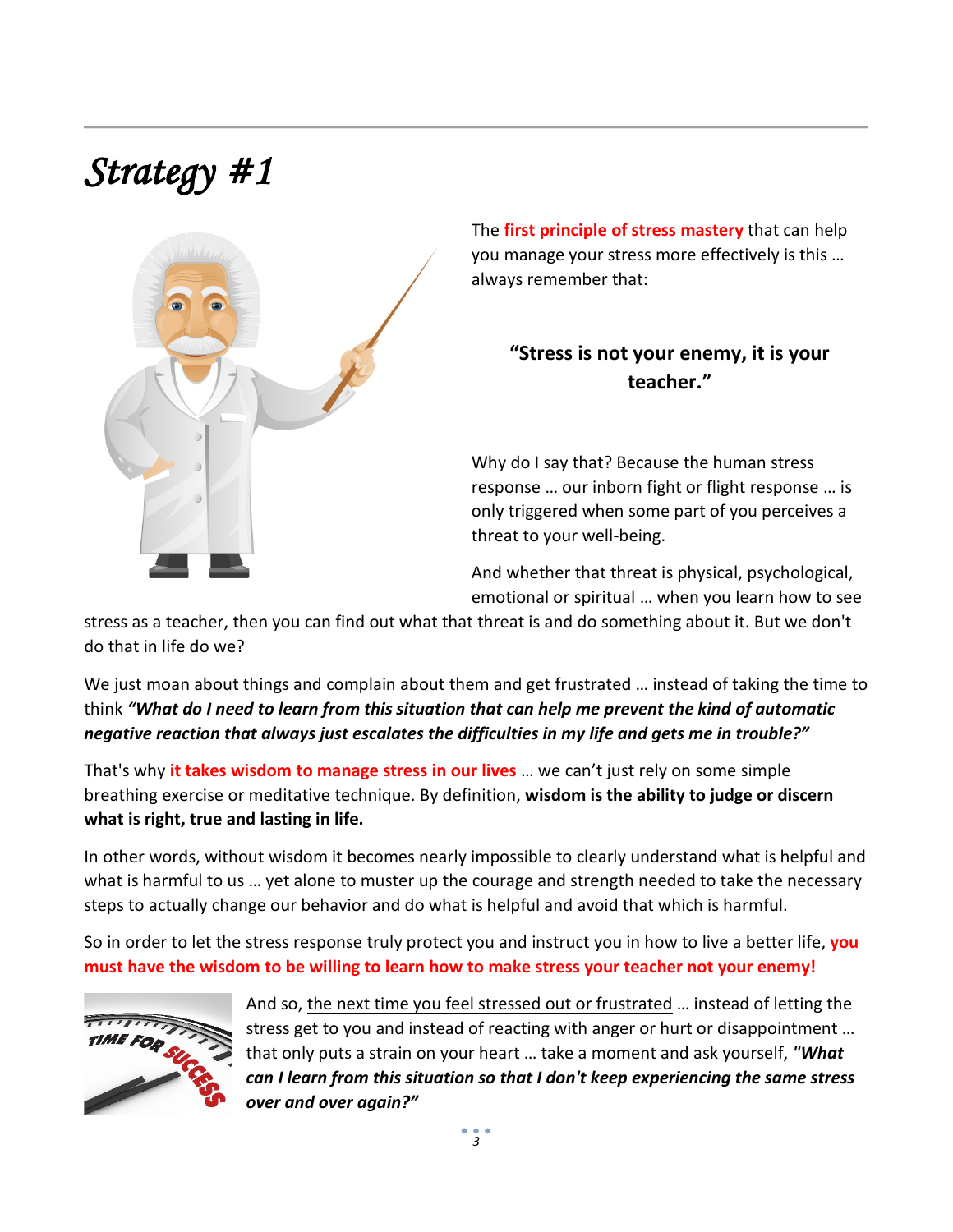In other words, "What do I need to know, to see, to learn, to change or to improve in myself so that I no longer feel threatened, stressed or attacked?"

Do I need to set better boundaries, strengthen my own spiritual connection, learn to be less sensitive to how others feel about me … or perhaps just remove myself from a toxic work setting or a toxic relationship?

Whatever stress is trying to teach you … **take the time to learn the lesson** so you don't have to keep insanely repeating the same automatic negative reactions over and over again! Your heart health will improve and so will your happiness.



**Carlos Castaneda (December 25, 1925 – April 27, 1998)**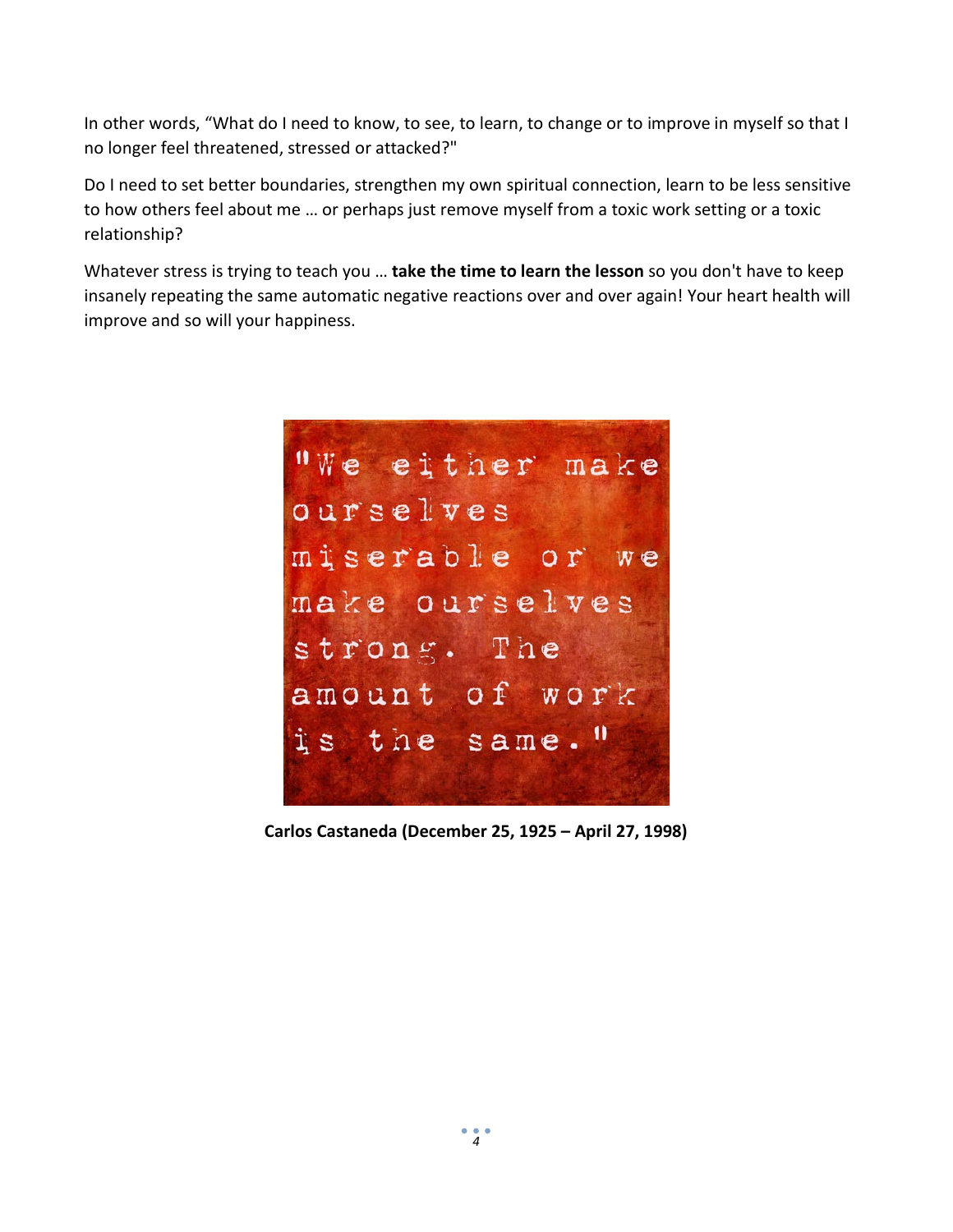## *Strategy #2*



Now here's **the second principle of stress mastery** that can help you manage your stress better and improve your heart health … and it has to do with identifying the true cause of stress in your life. And for most people, I think this is going to be bad news.

Why? Because we all want to blame our stress on external circumstances and toxic people in our lives … you know bad drivers, rude people, too many bills to pay and the like. But the truth is this, when it comes to experiencing something stressful in life …

#### **"Who you think done it – didn't do it without you."**

In other words, whether it's difficult work situations, toxic relationships, money problems, nasty traffic jams or health issues themselves … none of these things can cause you lasting stress unless you allow them to.

Why? Because **it is your response to what happens that shapes the outcome of every difficulty in your life.** 

When you learn how to **moderate your response** in a way that is empowering and elevating rather than reactive and depressing, then you're on your way to better heart health, less stress and greater happiness.

Author and personal growth expert, Jack Canfield says it this way:

$$
E + R = O
$$

which means that An **Event** (E) + **Your Response** (R) = **The Outcome** (O)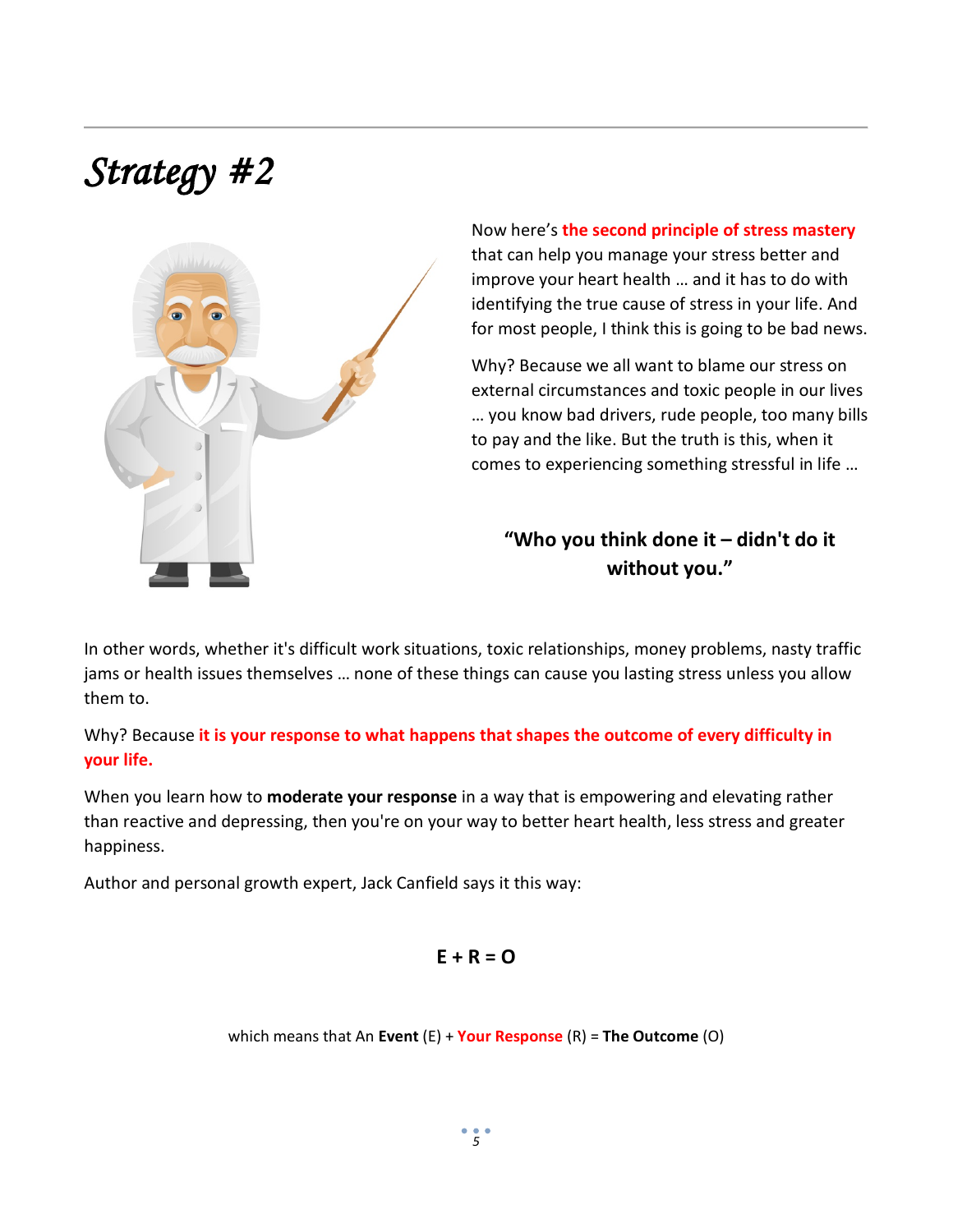

So the next time you feel stressed out and pushed to the edge, don't let yourself get worked up into a frenzy thinking you have no control over the situation. Instead, take a moment and ask yourself *"How can I respond to this situation in a way that elevates the outcome, honors my own dignity and self-worth and respects the dignity of others involved?"* 

Your body, mind and spirit will thank you for **responding with wisdom rather than reacting with fear** … and **the outcomes in your life** … including **better heart health** …will start to **rapidly improve**.



**David Star Jordan (January 19, 1851 – September 19, 1931)**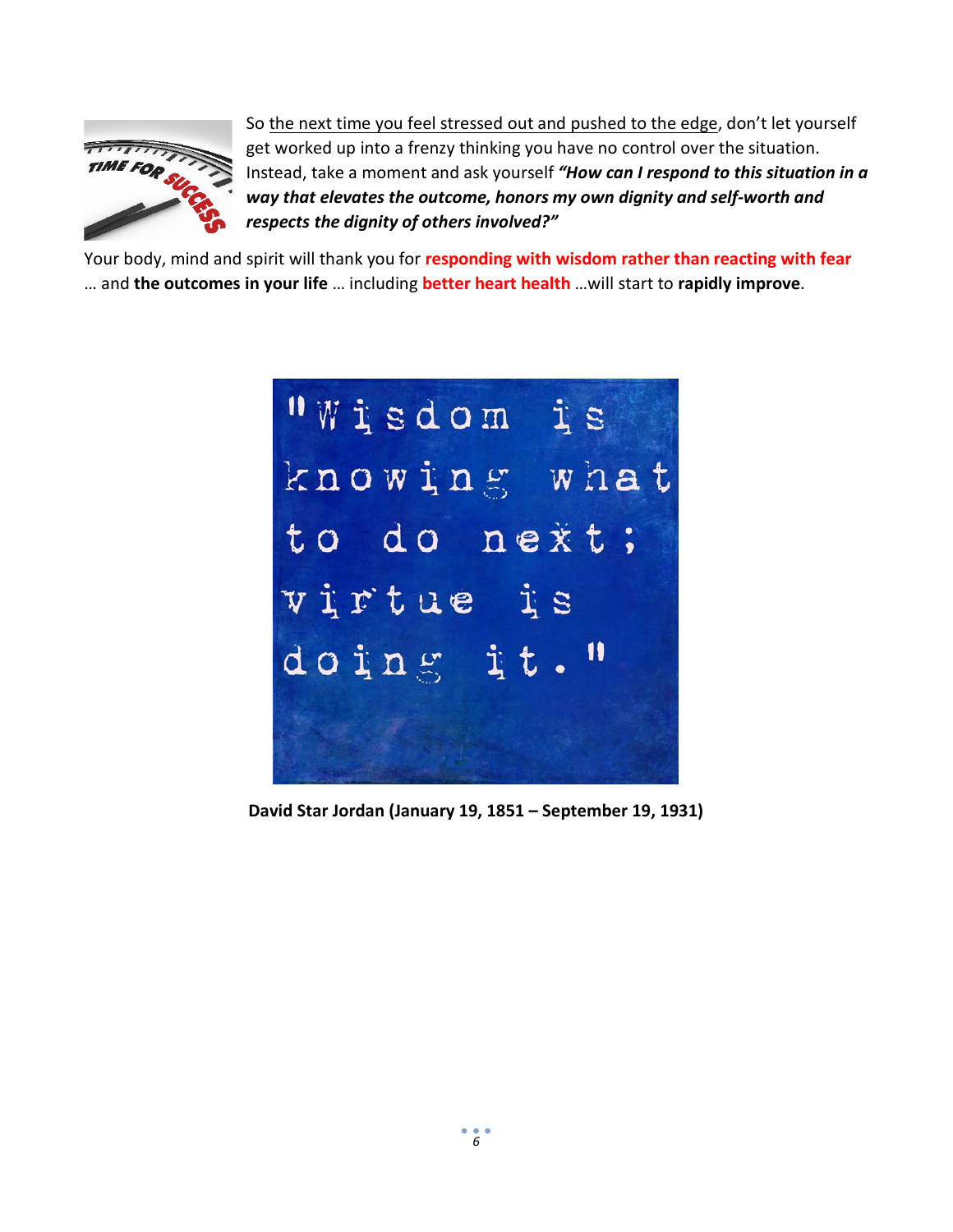## *Strategy #3*



Now let's move on to **the third and last fundamental of stress mastery** that I'm going to discuss today … and that has to do with whether your believe that your overall health is most adversely affected by mental and emotional stresses or by physical stresses like poor diet, lack of exercise or physical illness.

To help answer this question, I turn to **the wisdom of the great Yogi Berra** … former New York Yankees catcher who used to jokingly say **that the game of baseball is "90% mental and the other half is physical!"**

After 30 years of practicing medicine, I have to say that …

### **I believe the same thing about good health that Yogi Berra believed about baseball … that it is "90% mental and the other half is physical!"**

In other words, **in order to maintain excellent heart health**, **you need to focus as much … or more … on a healthy mental diet as you do on your physical diet.** 

Yes … you need to make sure you're getting the right amount of nutrient-dense fruits and veggies and that you minimize your exposure to high sugar foods, fatty foods, trans-fats, and fried foods.

#### But **you need to focus even more on a healthy mental diet**.

Why? Because the field of mind-body medicine teaches us that **mind and body are inseparable** … and if you're allowing mental stresses to get to you and allowing unrealistic expectations to throw you off emotionally or allowing toxic relationships to destroy your sense of mental well-being, then it's going to aggravate and inflame your health in a really bad way.

In fact, **research clearly shows that mental stress creates inflammation in the body**, *which is one of the leading causes of heart disease and plaque formation.*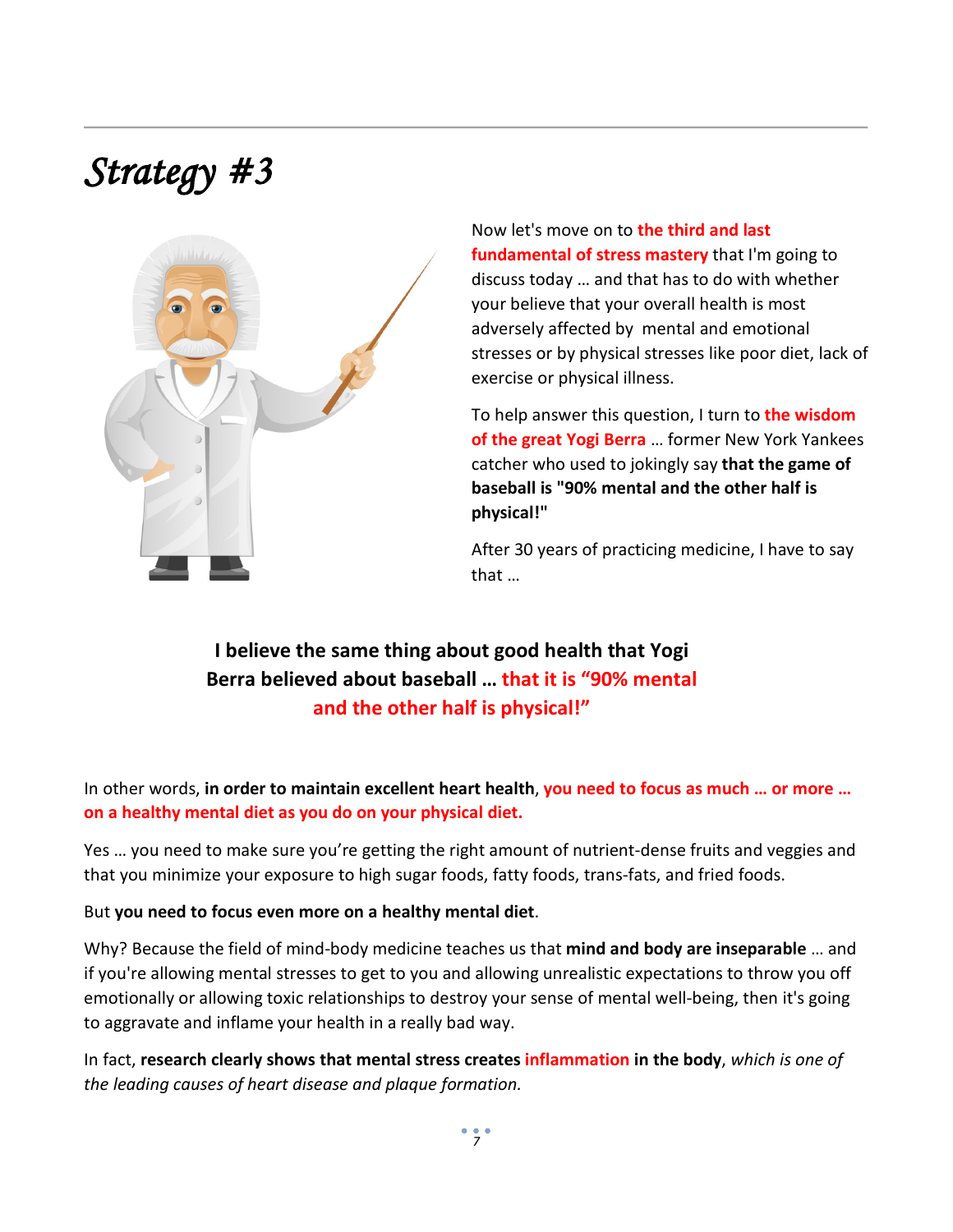In other words …

*recurring negative thoughts, excessive worry and unrealistic expectations are every bit as toxic to your heart health as are the wrong foods.*

In fact, scientific advances now reveal that **your physical body is nourished not only by the foods you eat, but also by the thoughts you think.** 

When you fully realize that **what you feed your mind is as important to living a heart healthy life as what you feed your body** … **it changes everything** … and you begin to realize *how important it is to have a stress management plan in place that systematically helps you attack the negativity that threatens your very well-being.* 

Bestselling author and neuroscientist Rick Hanson, Ph.D. teaches that **the mind is like Velcro for the negative and Teflon for the positive.**

In other words, don't beat yourself up, because the default position in life is to focus on the negative, bringing with it all the physical symptoms that can throw your health into disarray.

*In order to effectively overcome the negative in your life, you need solid stress management techniques*, inspiration, motivation, education and wisdom to help you seek out the positive and deflect, address and defeat the negative in your life.

In fact, if you don't know how to deal with negativity and the mental and emotional stresses that can derail your heart health … then no matter how well you eat and exercise, no matter how many "bad foods" you give up … you are not going to experience the level of physical health and emotional wellbeing you truly desire in life.



And so, the next time you feel stressed out to the max and start feeling negative, remember that **what you feed your mind is every bit as toxic to your heart as what you feed your body**. You wouldn't go out and ingest spoiled, toxic or contaminated food just because you felt stressed, would you? No, of course not! That would only make you feel worse. So why do you let yourself engage in spoiled, toxic or contaminated thinking? It poisons your health, destroys your

sense of well-being and keeps you from truly growing in life. Instead, take a deep breath, take a walk, just "let go" of whatever frustration, anger or negativity you are holding on to … and remember that thoughts and feelings are chemical … and unless you want to poison yourself with toxic thinking, it's more important to learn how to cope than to mope. Your mind and your body will thank you with better health and a happier life. I'm not saying you can't go out and have a good pity party now and then and just let it all out … but always remember that …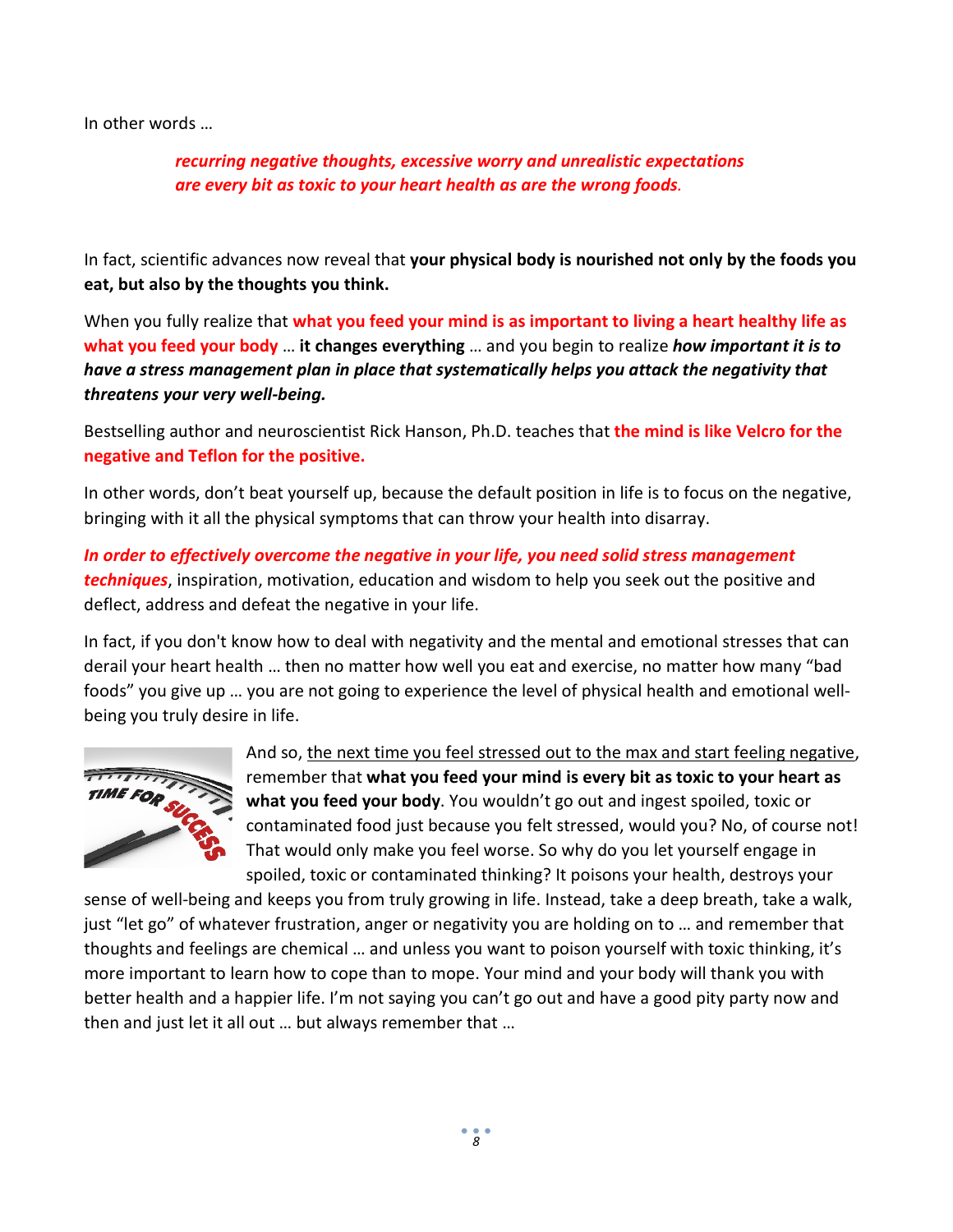**… the ultimate purpose of all stress mastery is not to retreat from problems in life nor to make them magically disappear, but rather in the process of overcoming them, to grow in wisdom, character, contribution and goodness.**



**The Buddha: Hindu Prince Gautama Siddharta, the founder of Buddhism (563 B.C. – 483 B.C.)**